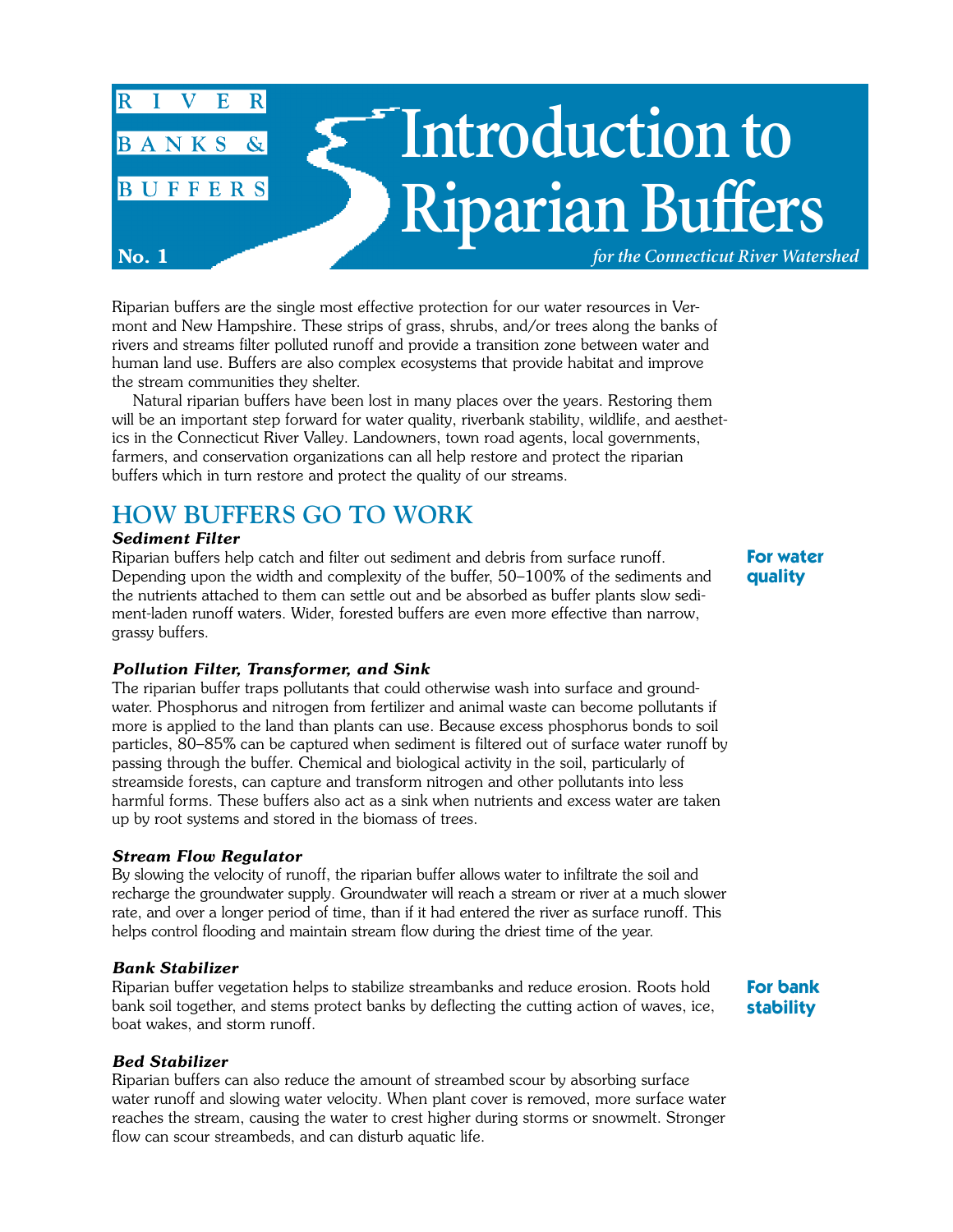#### *Wildlife Habitat*

The distinctive habitat offered by riparian buffers is home to a multitude of plant and animal species, including those rarely found outside this narrow band of land influenced by the river. Continuous stretches of riparian buffer also serve as wildlife travel corridors.

## **For fish and wildlife**

#### *Aquatic Habitat*

Forested riparian buffers benefit aquatic habitat by improving the quality of nearby waters through shading, filtering, and moderating stream flow. Shade in summer maintains cooler, more even temperatures, especially on small streams. Cooler water holds more oxygen and reduces stress on fish and other aquatic creatures. A few degrees difference in temperature can have a major effect on their survival. Woody debris feeds the aquatic food web. It also can create stepped

pools, providing cover for fish and their food supply while reducing erosion by slowing flow.

#### *Recreation and Aesthetics*

Forested buffers are especially valuable in providing a green screen along waterways, blocking views of nearby development, and allowing

privacy for riverfront landowners. Buffers can also provide such recreational opportunities as hiking trails and camping.

## **THE BETTER BUFFER**

For every buffer there is a reason. Whether it is pollution filtration, erosion control, wildlife habitat, or visual screening, the size and vegetation of the buffer should match the land use and topography of the site.

#### *Topography*

A buffer is more important for water quality in areas that collect runoff and deliver it to streams, and less critical on land that tips away from the water. Steeper slopes call for a wider riparian buffer below them to allow more opportunity for the buffer to capture pollutants from faster moving runoff. This is also true at both ends of a flood chute, or the path a river takes across a meander at high water.

#### *Hydrology and Soil*

The ability of the soil to remove pollutants and nutrients from surface and ground water also depends upon the type of soil, its depth, and relation to the water table. On a wetter soil, a wider buffer is needed to get the same effect.

#### *Vegetation*

The purpose(s) of the buffer will influence the kind of vegetation to plant or encourage. In urban and residential areas, trees and shrubs do a better job at capturing pollutants from parking lots and lawn runoff and providing visual screening and wildlife habitat.

Between cropland and waterways, a buffer of shrubs and grasses can provide many of the benefits of a forested buffer without shading crops, and trees can be used on the north side of fields.

Trees have several advantages over other plants in improving water quality and offering habitat. Trees are not easily smothered by sediment and have greater root mass to resist erosion. Above ground, they provide better cover for birds and other wildlife using waterways as migratory routes. Trees can especially benefit aquatic habitat on smaller streams. Native vegetation is preferable to non-native plants.

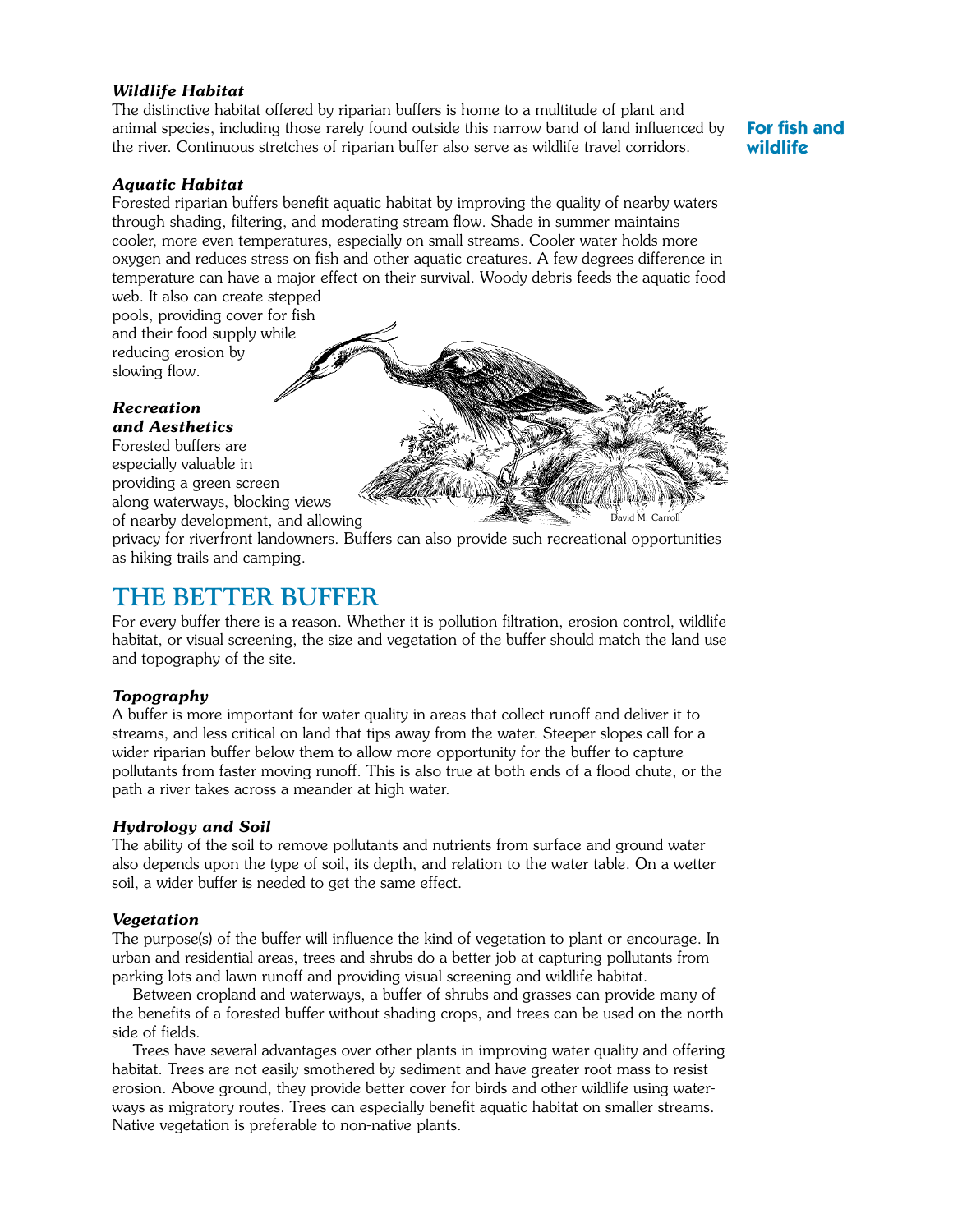# **BUFFER WIDTH**

How big should a buffer be? One size doesn't fit all. It depends on what you want the buffer to do. There isn't one generic buffer which will keep the water clean, stabilize the bank, protect fish and wildlife, and satisfy human demands on the land. The minimum acceptable width is one that provides acceptable levels of all needed benefits at an acceptable cost. **The basic bare-bones buffer is 50' from the top of the bank. You get more with every foot.**



## *To Stabilize Eroding Banks*

On smaller streams, good erosion control may require only covering the bank with shrubs and trees, and a 35' managed grass buffer. If there is active bank erosion, or on larger streams, going beyond the bank at least 50' is necessary. Severe bank erosion on larger streams requires engineering to stabilize and protect the bank - but this engineering can be done with plants. For better stabilization, put more of the buffer in shrubs and trees.

## *To Filter Sediment and Attached Contaminants from Runoff*

For slopes gentler than 15%, most sediment settling occurs within a 35' wide buffer of grass. Greater width is needed on steeper slopes, for shrubs and trees, or where sediment loads are particularly high.

## *To Filter Dissolved Nutrients and Pesticides from Runoff*

A width up to 100' or more may be necessary on steeper slopes and less permeable soils to allow runoff to soak in sufficiently, and for vegetation and microbes to work on nutrients and pesticides. Most pollutants are removed within 100', although in clay soils, this may not happen within 500'.

## *To Protect Fisheries*

Buffer width depends on the fish community. For cold water fisheries, the stream channel should be shaded completely. Unless there are problems with algae blooms, warm water fisheries do not require as wide a buffer or as much shade, but they still benefit from water cleaned by a buffer's filtering action. Studies show that at least up to 100', the wider the buffer, the healthier the aquatic food web.

## *To Protect Wildlife Habitat*

Buffer width depends upon desired species: 300' is a generally accepted minimum. Much larger streamside forest buffer widths are needed for wildlife habitat purposes than for water quality purposes. The larger the buffer zone, the more valuable it is. Larger animals and interior forest species generally require more room. Some use so much habitat that it